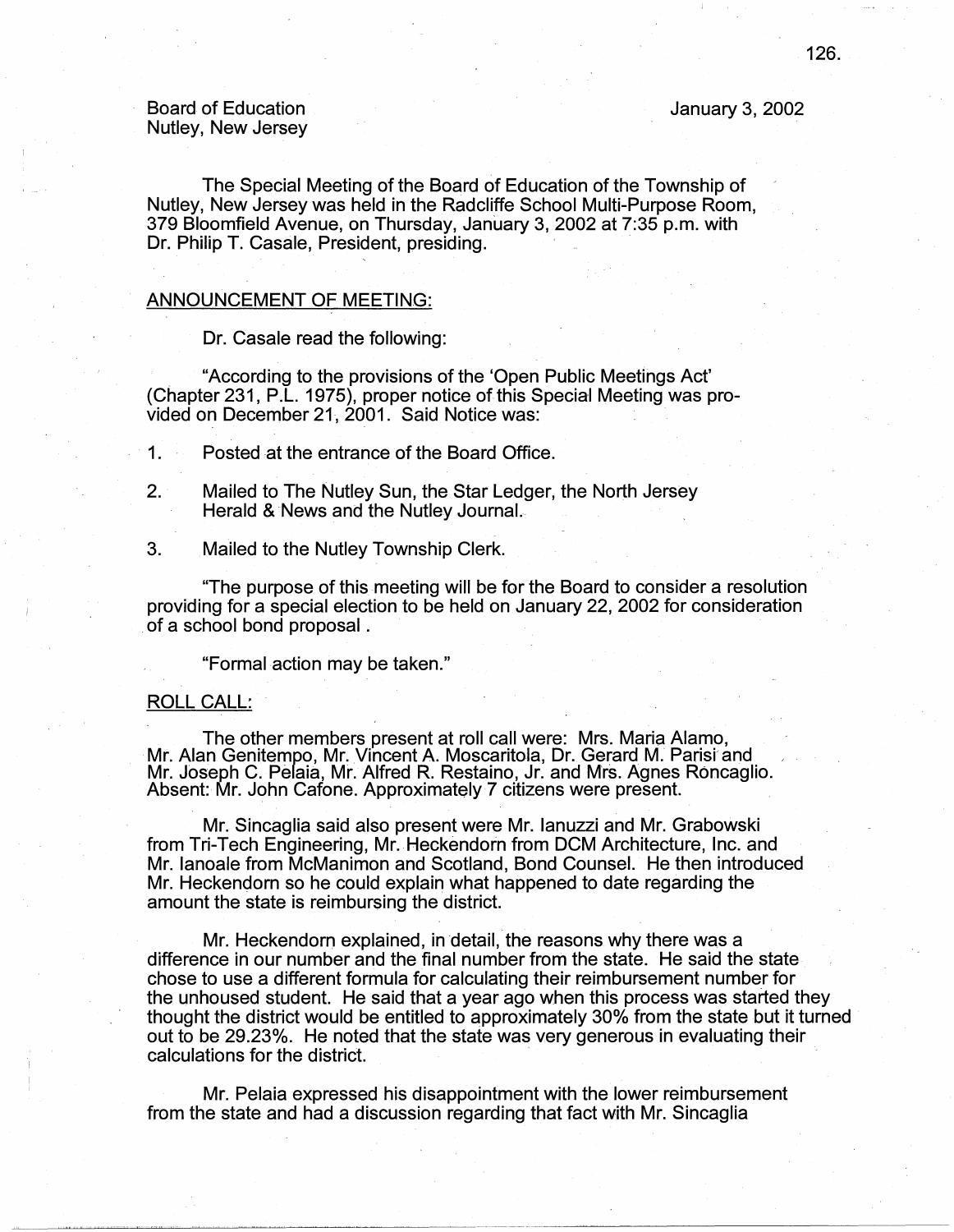and Mr. Grabowski. He also added that he is concerned about the Board's credibility with regard to the community once they hear that the number is not what was anticipated.

Mr. Restaino stated that the \$215 tax increase per household on a , \$50,000 assessed value of a home will be increased since the state will not be giving as much money as anticipated. His concern is how we will distribute the information regarding the difference so the community is aware of the new increase. He then asked Mr. Sincaglia for the new amount it will cost the taxpayers.

Mr. Sincaglia stated that the amount we will be receiving from the state is \$14,588,836 out of \$49,900,730 leaving a local share of \$35,311,894. He stated that we are looking at a \$20 difference of more than what was anticipated. He noted that this was calculated using the same interest rate of 4¾% for the bond over 20 years, but we might be able to obtain a better interest rate.

Mr. Restaino asked several questions regarding the interest rate of the bond to which Mr. lanoale responded.

## HEARING OF CITIZENS:

Jack Magnifico, 25 Chestnut Street, asked what is the guarantee that we will get this money from the state with their present financial condition.

Mr. lanoale said that this money is earmarked as grant money for referendums and is not being touched by the existing or incoming administration.

. Mr. Magnifico clarified that this .money is there for us if and when we vote for this referendum in January the money will be there for us and will remain there until we use it.

Mr. Sincaglia stated that is why we needed this letter of determination from the state.

Steven Clar, 12 Myrtle Avenue, said that the papers have been reporting a case charging the legality of the bond issue. He asked if there was a possibility that this could be knocked off by the courts because of the legality of it.

Mr. Ianoale said we expect the court to decide within three or four months whether it will uphold the constitutionality of the legislation. He added that if the court rules that the legislation is unconstitutional there could be an outside chance that the school district will not get the grant money. He stated that is Why the Proposal is worded in such a fashion that if the district did not get the grant money, they would be entitled to approximately 29.23% of debt service aid. He said that if this happened, instead of getting the money up front, the district would get the same amount of money but spread differently. He noted that the challengers to the legislation are asking for "prospective relief' which means that any school district that has an approved referendum should be allowed to get their grant money.

January 3, 2002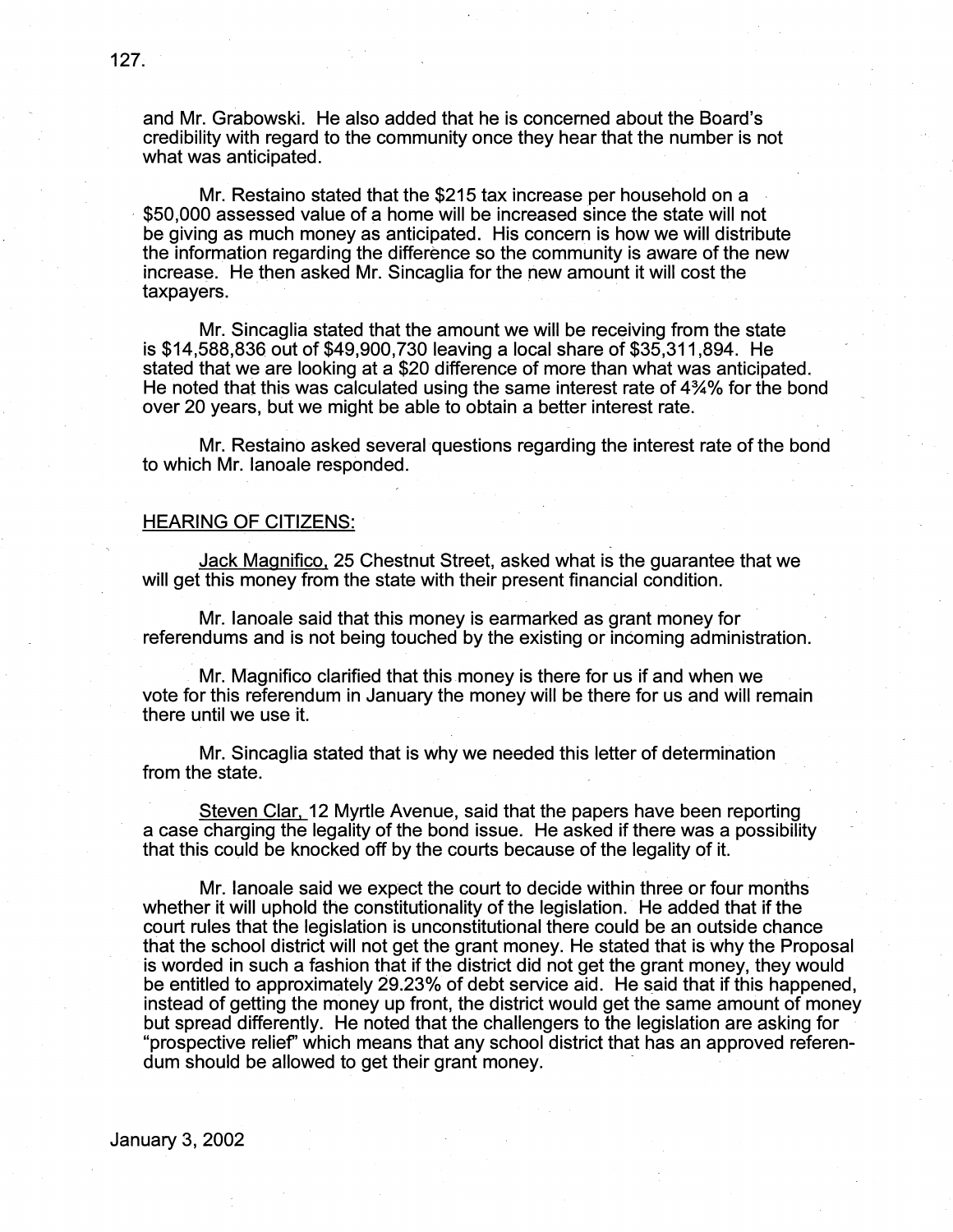Mr. Clar responded even though there has been a change in the numbers he is still for the referendum.

Mr. Restaino said he wants to make sure that we are not going to come up with a \$49,000,000 referendum and have no source of assistance.

Mr. Heckendorn said that if that was to happen we would have to reassess the situation and curtail the project.

Mr. Sincaglia stated that Nutley has a borrowing ability for school purposes of approximately \$70 million dollars so if we had to borrow for the whole project we are within that limit.

Mr. lanoale referred to the resolution stating that what is going to appear on the ballot is lengthy and complicated and it is important that the Superintendent, Business Administrator and all present make sure that the public understands what they are voting on.

Mr. Heckendorn stated that these are the final figures as stated in the letter and will not change.

Mr. Alamo asked Mr. Heckendorn what he can do to help us market this referendum within 19 days.

Mr. Heckendorn said they can assist with any presentations on what the scope of the work will be. He stated you have to market this like you are running for office.

Mr. Sincaglia stated that a flier will be going out to the printers tomorrow morning and the second flier will be going out next week. He said that we have two meetings scheduled one on January 10 and one on January 17. He said that when we market this we have to let the public know that the district has needs and they have to be addressed. He noted that the ages of the buildings should be an eye opener and help the public realize that things need to be done. He added that we started this process without a dime from the state because we knew things needed to be done.

Mr. Genitempo said he was disappointed that the state money was lower than expected and he wanted to clarify his understanding of why the amount was lower. He explained his interpretation of the unhoused student calculations to Mr. Heckendorn to see if he was correct in his understanding. Mr. Heckendorn responded to Mr. Genitempo that he did understand correctly. Mr. Genitempo added that he is disappointed because he would of liked the number to be exactly as anticipated, but he agreed with Mr. Sincaglia that the need is there and he fully supports this referendum.

Mr. Moscaritola asked Mr. Heckendorn if he thought the Board or the Team could have done anything different that would have gotten the district more money.

Mr. Heckendorn stated that everything was done to get the maximum amount of money for the district.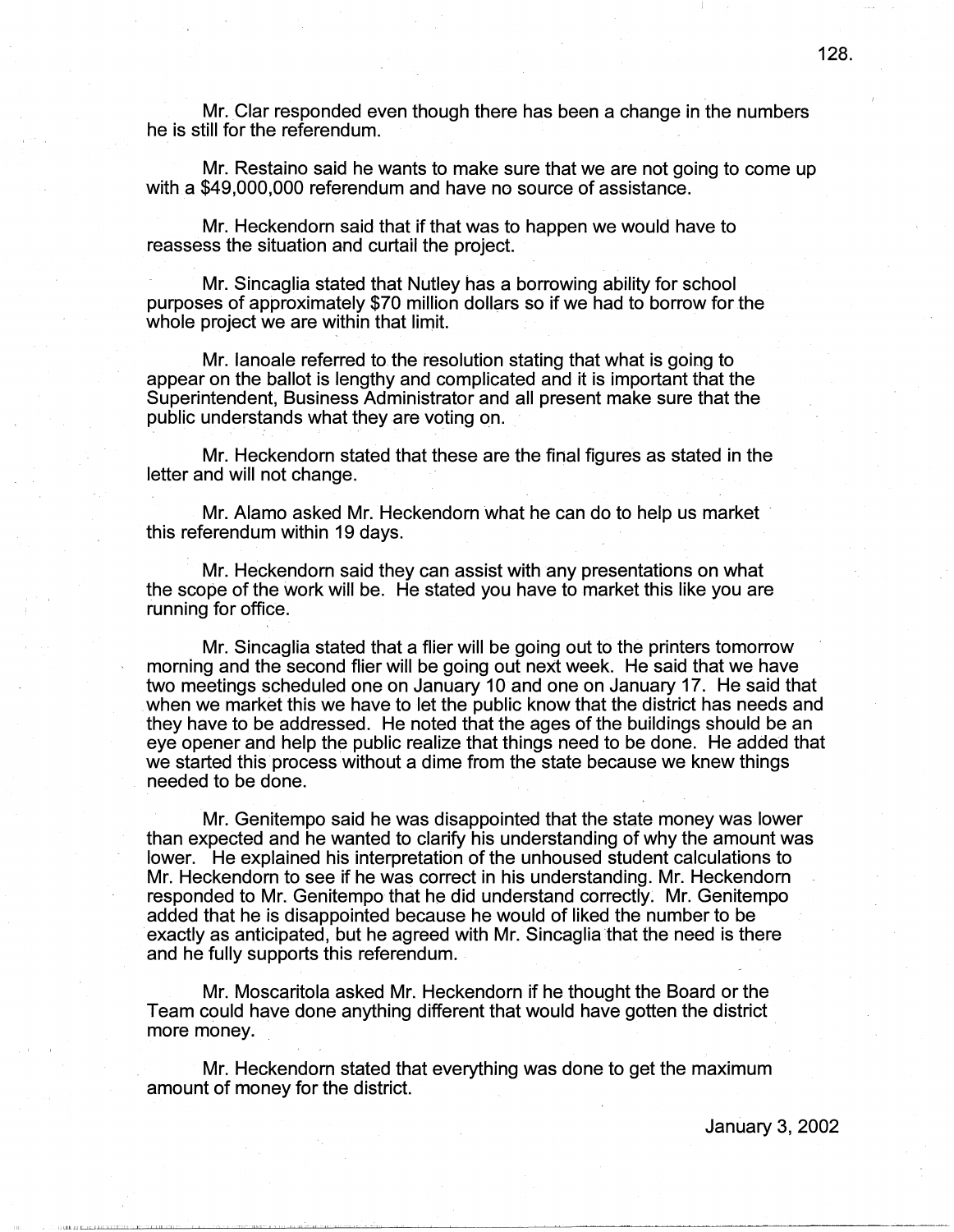Dr. Casale stated that he is concerned that we calculated the 10% contingency cost as accurately as we can. He asked if there was anything . we could do to ensure that is a solid number.

Mr. Heckendorn said that all the contingency costs are within the state's guidelines so we cannot add to what we already have. He said from earlier estimates to the one that was submitted they went from \$150 to \$160 a sq. ft.

Mr. Heckendorn further stated the concern he has is that there were 27 referendums passed in December which means 27 school districts are going to have projects starting. He added that the sooner we get our project on the street the less competition we will have to fight against and the better the prices will be.

Dr. Casale stated he was not questioning the timing. Mr. Heckendorn responded that timing effects the cost.

Dr. Casale said as we go along if we see that we need to spend a little more money at one site than another, are we locked in or can we take away and cut costs from certain projects.

Mr. Heckdorn responded that the money is not transferable from one project to another and they are always looking to cut costs once the project is being developed. He said they do. not.want cheap but they will be looking for materials that will last a long time at a good cost.

Mr. Restaino asked for either the Superintendent's Office or the Business Office to develop a schedule of events for civic groups and school groups so we can maximize the coverage to market this referendum.

Mr. Moscaritola stated he is in agreement with Mr. Restaino and he and Dr. Casale stated that they would like to see a calendar by Monday so maximum coverage can be made to market the referendum at all the meetings.

Horst Wiedersich, 52 Oak Street, stated as a taxpayer he had been coming to the meetings and many times he sees the meetings center around the financial technicality. He asked if this will enhance our education system or wi11 we just have better buildings. He stated that the Board should not dwell on the buildings but let the parents know what they will get for their money educational wise.

Dr. Vivinetto said, as stated by Dr. Serafino at previous Board meetings, the upgrading of both the high school and middle school science labs, the media centers, the libraries, the fine arts and music curriculum all will be part of the entire academic

scene of improvement in the schools let alone the facilities. He added academics will be put first.

Dr. Casale stated that what they plan to do is get the message out that basically our agenda and curriculum cannot move forward without improving the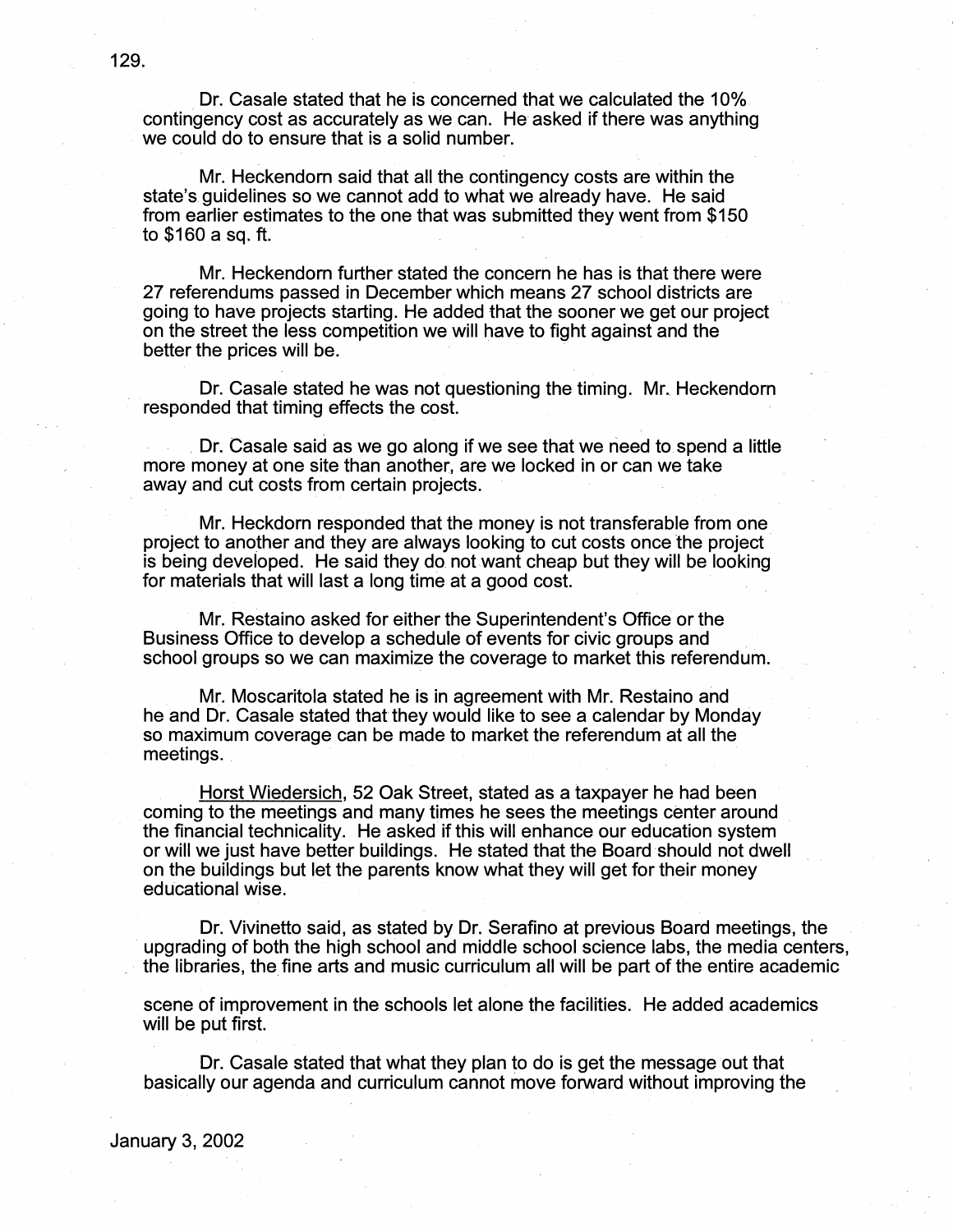current facilities. He added this Board and Administration are dealing with an issue that has been put on the back burner for more than 30 years because it is a difficult decision to make and a difficult process to go through and it asks everyone in the community to sacrifice a little.

Mr. Sincaglia stated that the Nutley Sun, Star Ledger and the Nutley Journal have highlighted important points that Dr. Casale and Dr. Vivinetto are talking about, i.e., science rooms, etc. He added that the buildings are old and have not been upgraded for many years.

Greg Palma, 119 Church Street, asked for clarification on why the Board met on December 20 and will be meeting on January 10 and how the tax increase was calculated. Mr. Sincaglia responded to both questions.

Mr. Palmer is a member of the Shade Tree Organization and asked if consideration could be taken in preserving the trees during the proposed construction.

Bill Klecak, 33 Highfield Lane, stated that with things he read in the paper that he is not on board with this project. He said after reading the "Interpretive Statement" the difference in the money bothers him. He feels that other costs for this project are going to fall on the taxpayers in the future. He said he would like to know the exact amount his taxes will go up in total.

Dr. Casale said that it is his understanding that before we go to a referendum on January 22 that the Commissioner of Finance is going to send a notice to each home letting them know their assessed value and what the tax portion will be. He said the increase as a home owner will be more or less an investment in your property values because if the school district cannot maintain the levels of excellence we have now it will eventually effect your property value.

Mr. Wiedersich asked how much will the taxes increase to furnish and staff the new facilities;

Mr. Pelaia said the one area this Board has discussed and made a decision on is that in this program there is a full-day kindergarten. He stated this was the decision made by the present Board but we cannot bind any future Boards. He said that will necessitate the hiring of some additional staff.

Mr. Sincaglia stated that furnishings are included in the bond issue.

Mr. Klecak asked if full-day kindergarten is going to become state mandated.

Mr. Sincaglia stated that it is in Abbot districts now.

Mr. Klecak asked if the reason why the kindergarten classes are going to be built is in anticipation of the full-day kindergarten.

Dr. Casale stated that the classrooms are being built as a necessity. Mr. Sincaglia stated that it was the decision of the Board and they felt it was the appropriate plan to provide for. He noted that when the rooms are constructed it will be up to the sitting Board to hire the people to put the program in place.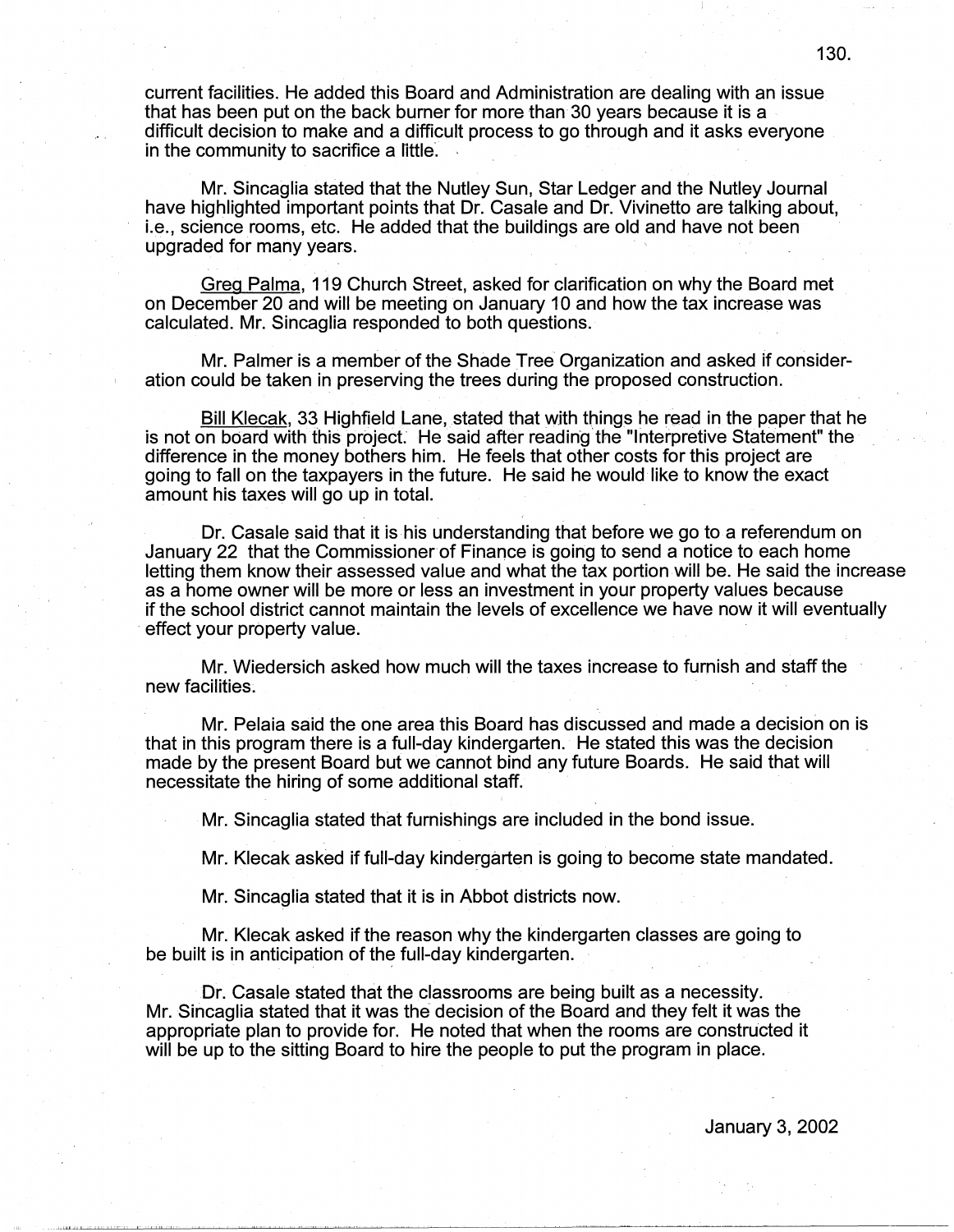Mr. Pelaia added that the Superintendent has been passionate in her advocacy of full-day kindergarten and he agrees with her.

Steve Picciano, 5 Stockton Place, asked if we were planning to add approximately 15 classrooms would each room need a teacher.

Mr. Sincaglia said we do have a full time art and music teacher in the schools but we do not have a place for them to practice their craft. He added that the only extra staff planned at this time is for full-day kindergarten.

Mr. Picciano asked several questions regarding the changing of grades in the middle school and the building in general. Dr. Casale, Mr. Sincaglia, Mr. Pelaia, Mrs. Roncaglio and Mr. Heckendorn responded to his concerns and comments.

Mr. Picciano commented that at the previous meetings he attended it was stated that this district was just catching up with other districts. He noted that for 50 million dollars it is a tough sell. He asked when is the date and time that this district is going to be on par or above other districts. He added there is no reason to build something to just catch up with the other districts and not be a state-of-the-art facility.

Dr. Parisi stated that the Board wants to demonstrate to the public that this is not a frivolous plan and there is not a lot of frills in it. He added there are a lot of definitions you could put on the word state-of-the-art -- does it mean air conditioning in every classroom or a pool. He noted that the Board keeps on saying that the plans bring the district up to par, but it brings the buildings up to a realistic program to match the education that we want our children to go through. He thinks that many of the additions in the buildings will become state-of-the-art.

Mr. Picciano said that is the projection that should be given to the public.

#### RESOLUTION PROVIDING FOR A SPECIAL SCHOOL DISTRICT ELECTION TO BE HELD ON JANUARY 22, 2002 FOR CONSIDERATION OF A SCHOOL BOND PROPOSAL:

Mr. Genitempo presented and moved the adoption of the following resolution, seconded by Dr. Parisi. On a roll call vote the resolution was unanimously adopted:

Upon voting Mr. Pelaia commented that he was dissatisfied with the· process and felt the state should have advised our representatives of the recalculation and the way the state was handling things. He is also concerned about the credibility of the Board and he wants it clear on the record that . this was a change by the state and does not reflect upon our representative or this Board of Education. He added that the need is overdue in the schools and he commended Dr. Serafino, Dr. Vivinetto, Mr. Sincaglia Dr. Casale and the Board for the courage to do something tonight that should have been done by Boards before.

Upon voting Mr. Restaino said he agreed with Mr. Pelaia's comments.

January 3, 2002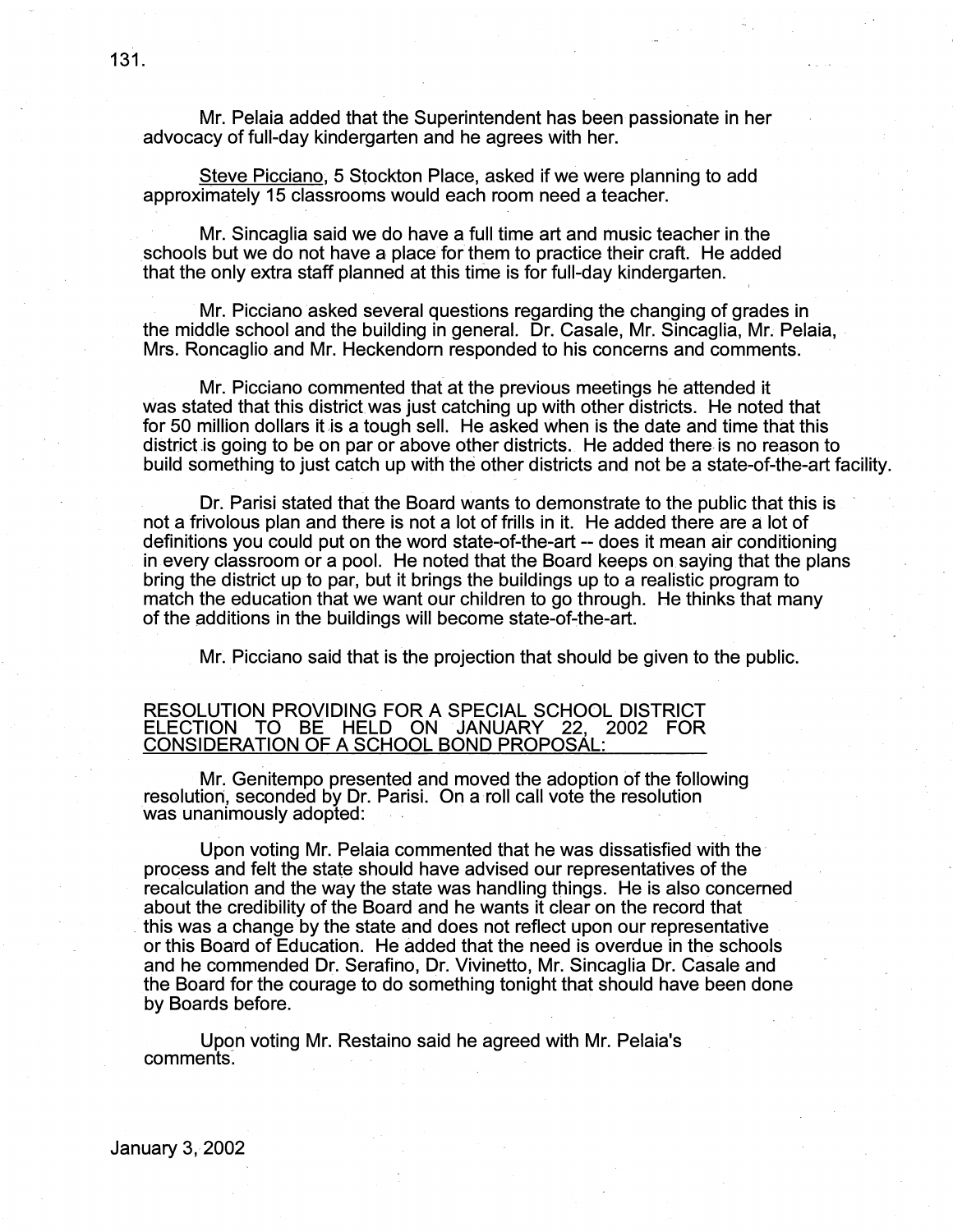Dr. Casale thanked his fellow Board members, our Administrators and the team who helped put all this together. He apologized for the difference in the amount and reiterated what Mr. Pelaia said that it is not a reflection on the Board or our representatives. He added that he very enthusiastically votes "yes".

## BE IT RESOLVED BY THE BOARD OF EDUCATION OF THE TOWNSHIP OF NUTLEY IN THE COUNTY OF ESSEX, NEW JERSEY AS FOLLOWS:

1. It is hereby determined that a proposal, together with an interpretive statement, will be submitted for voter approval at the special election to be scheduled for January 22, 2002 between the hours of 2:30 p.m. and 9:00 p.m. as permitted and required by law. The form of the proposals and the interpretive statement will read substantially as follows:

## **PROPOSAL**

The Board of Education of the Township of Nutley in the County of Essex, New Jersey is authorized (a) to undertake the construction of additions and renovations to the Nutley High School, Franklin Middle School, Lincoln Elementary School, Radcliffe Elementary School, Spring Garden Elementary School, Washington Elementary School, and Yantacaw Elementary School; (b) to make the necessary onsite and offsite improvements and purchase the necessary furniture and equipment associated with such additions and improvements; (c) to appropriate \$49,900,730 for such improvements and acquisitions, funded in part by a \$14,588,836 grant from the State of New Jersey; and (d) to issue bonds to finance the School District's local share of the project in the principal amount of \$35,311,894.

The total final eligible costs of the projects approved by the Commissioner of Education is \$36,472,088, consisting of \$5,657,431 for the Nutley High School, \$12,332,683 for the Franklin Middle\_ School, \$3,652,123 for the Lincoln Elementary School, \$1,686,374 for Radcliffe Elementary School, \$4,060,984 for the Spring Garden Elementary School, \$3,920,624 for the Washington Elementary School, and \$5,161,869 for the Yantacaw Elementary School. These projects include a total of \$13,428,642 for school facility construction elements in addition to the facilities efficiency standards developed by the Commissioner of Education, or facilities that are not. otherwise- eligible for State support pursuant to N.J.S.A. 18A:7G-5(g), consisting of \$716,944 for the Nutley High School, \$5,625,567 for the Franklin Middle School, \$1,227,204 for the Lincoln Elementary School, \$498, 181 for Radcliffe Elementary School, \$2,040,213 for the Spring Garden Elementary School, \$1,296,691 for the Washington Elementary School, and \$2,023,842 for the Yantacaw Elementary School.

In the event that the State of New Jersey provides only a portion of the grant amount anticipated to be received for these improvements, bonds and temporary notes of the School District are authorized to finance any shortfall in the grant amount. If the State of New Jersey is unable to provide any

January 3, 2002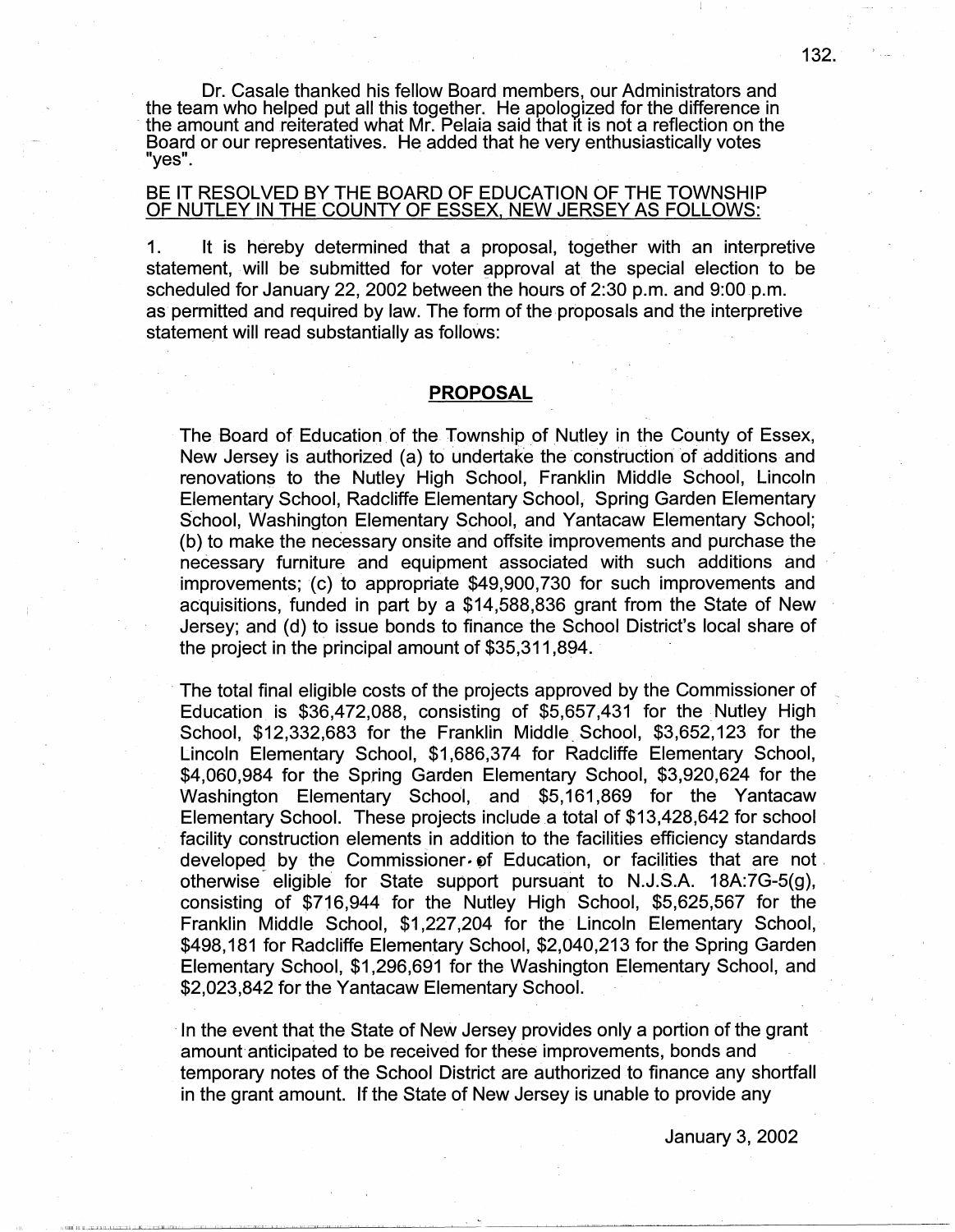portion of the grant amount, the School District would be expected to receive 29.23% of debt service aid from the State of New Jersey while the bonds are outstanding. Temporary notes of the School District are authorized to be issued in anticipation of the receipt of the grant from the State of New Jersey. If necessary, the Board of Education is authorized to transfer by resolution General Fund surplus, Capital Reserve amounts, and investment earnings from the bonds and temporary notes authorized herein to complete the improvements listed herein.

# **INTERPRETIVE STATEMENT**

If the proposal is approved by the voters of the School District, the Board of Education will be authorized to undertake improvements in the amount of \$49;900,730, which will be financed with a grant from the State of New Jersey in the amount of \$14;588,836 and bonds issued by the Board of Education in the amount of \$35,311,894.

2. This Board of Education hereby approves and adopts the proposal set forth above to be revised in accordance with the approval from the Commissioner of Education and, subject to the approval 0f the legal voters of the School District, hereby determines to carry out the same. The final form of this proposal and the interpretive statement are subject to review and revision by Bond Counsel.

3. This Board of Education hereby. acknowledges and confirms that in accordance with N.J.S.A. 18A:24-16 and 18A:24-17 a supplemental debt statement has been prepared by the chief financial officer of the Township of Nutley, being the only municipality comprised within the school district giving effect to the proposed authorization of bonds of the school district in the maximum amount of bonds authorized in the proposal. The supplemental debt statement has been filed in the office of the Clerk of the Township of Nutley and in the office of the Business Administrator/Board Secretary of this Board of Education prior to the final adoption of the proposal and will be filed in the office of the Director of the Division of Local Government Services in the Department of Community Affairs prior to the date of the special election.

4. The Business Administrator/Board Secretary is hereby authorized and directed to send a certified copy of the proposal with the interpretive statement to the County Clerk as required by the provisions of Chapter 278 of the Pamphlet Laws of 1995 and to request the County Clerk to conduct the special election and is further authorized to request the Municipal Clerk to publish the Military Service and Civilian Absentee Ballot notices in accordance with the requirements of law.